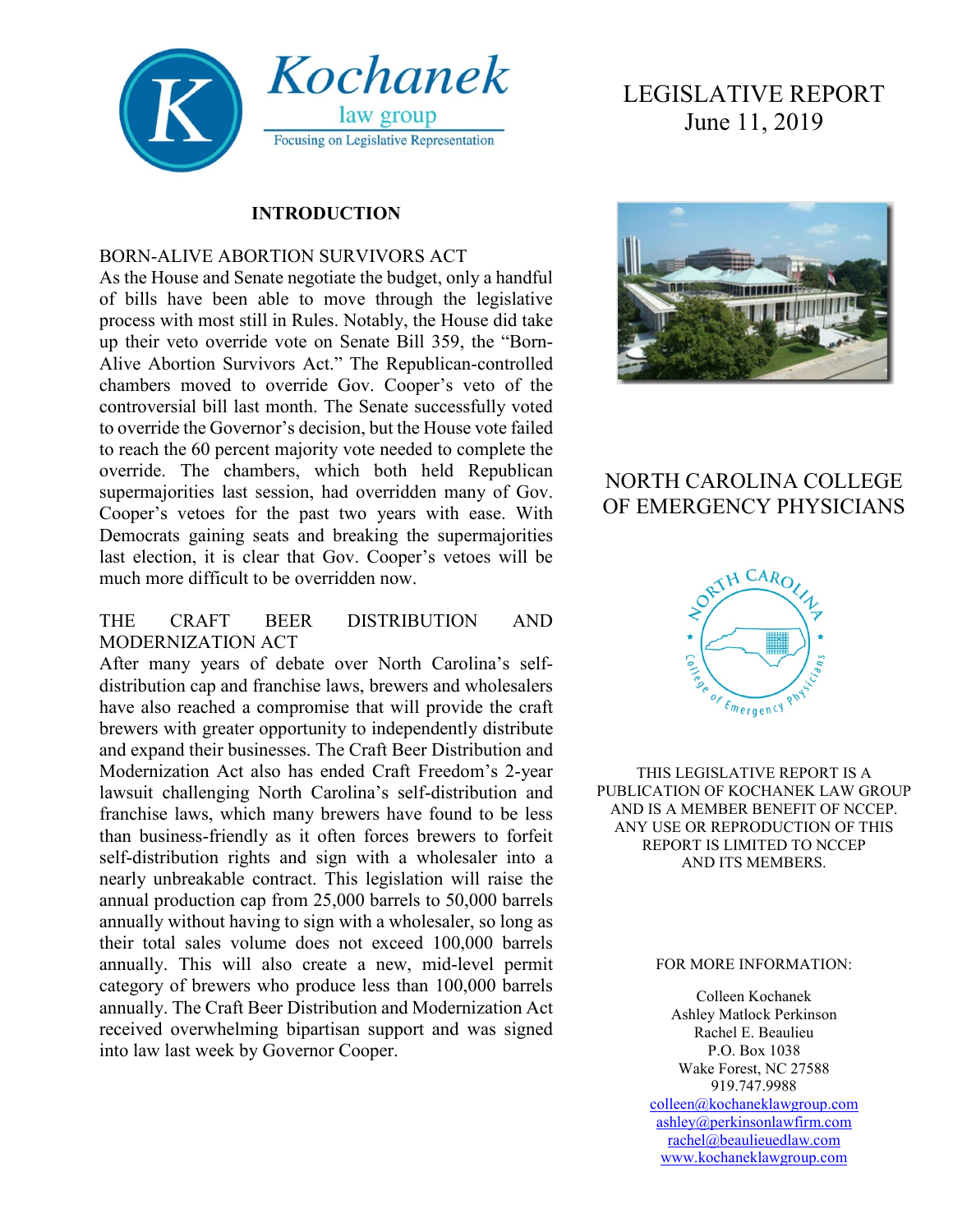#### REDISTRICTING LAWSUIT

The redistricting lawsuit was shaken up this past week with new shocking evidence suggesting that North Carolina Republicans misled a federal court to prolong the usage of gerrymandered maps for legislative state districts. The Republicans told the court that they would not have enough time to draw new districts and hold public hearings in time for a special election to be held in late 2017 or early 2018. This led the federal court to decide to not call a special election, leaving the current veto-proof Republican supermajority in both chambers for an additional year. A look through the hard drives of a deceased Republican strategist, Thomas Hofeller, proved this to be untrue. The hard drives showed that at the time of the federal court hearing almost all of the proposed new boundaries had already been drawn for over 90% of the Senate and House districts.

Rep. David R. Lewis, told reporters in the wake of this news on Thursday that legislators accurately described how they drew the 2017 maps. "I really can't speak to what's in those reports," he said. "I can tell you that all of the maps that I produced and I presented to the people and to the committee were drawn on a state computer on state time in the two-week allotted time period that we were given." In earlier proceedings, lawyers for Republican leaders had argued that the cited maps could have been work Hofeller did as a paid adviser in the lawsuit or could simply have been drawn out of Hofeller's personal interest on his own time. Voting-rights advocates, the national parties, and other interested parties are sure to take particular interest in Hofeller's hard drives and whether or not these storage devices should see the light of day, as lawyers for Republican leaders have already demanded that Hofeller's hard drives be returned to his estate and copies be destroyed.

#### **BILL UPDATES**

HOUSE BILL 288, First Aid Safety Training in Schools, would:

- require instruction in first aid and emergency care education be provided for K-12 students, including teaching CPR, the Heimlich maneuver, use of an automated external defibrillator when available, and beginning in 6th grade, bleeding control;
- require instruction in CPR and the Heimlich maneuver be hands-on so that students pass a test approved by the American Heart Association or the American Red Cross;
- add successful completion of CPR instruction to high school graduation requirements;
- direct DPI, in conjunction with local boards, to provide professional development training for educators and support personnel to implement the education program;
- require that each local board must make annual instruction in first aid and lifesaving techniques available to employees, including CPR, the Heimlich maneuver, and the use of an automated external defibrillator when available;
- require the placement of at least one trauma kit in each classroom;
- require biannual training on the appropriate use of a trauma kit for all school personnel who are reasonably expected to use the kit:
- grant limited civil immunity to public school units and their members, employees, designees, agents, and volunteers for any acts or omissions related to the use of trauma kits; and
- appropriate \$10 million in nonrecurring funds to place trauma kits in classrooms.

#### **Introduced by Representatives Henson, Torbett, Lewis and Murphy and referred to the House Committee on Education – K-12.**

HOUSE BILL 391, Passenger Protection Act. The provisions of this bill were removed in the House Transportation Committee and replaced with new provisions that would:

• amend Transportation Network Company (TNC) safety requirements by requiring: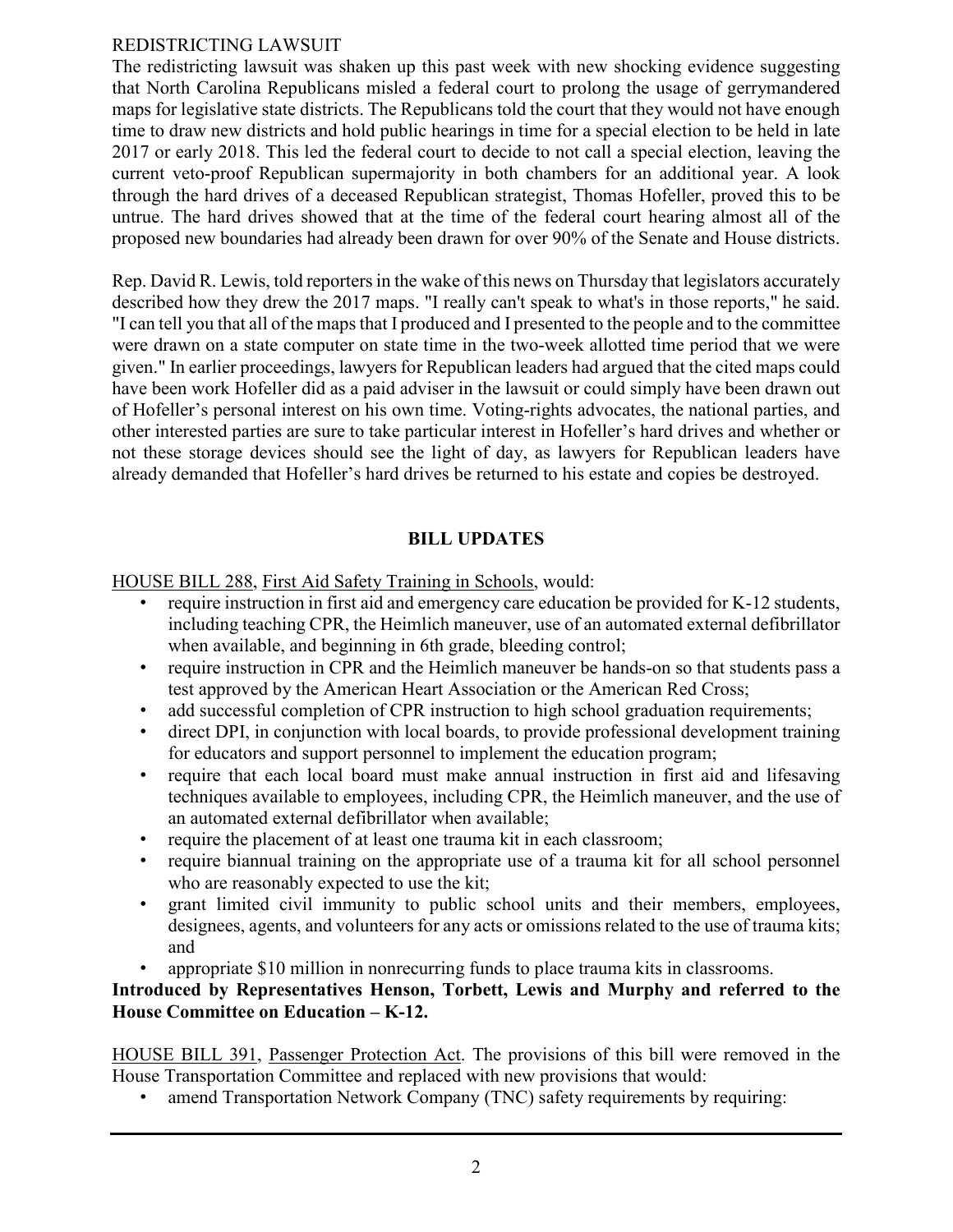- $\circ$  a TNC to specifically include in their records each driver's name and current address of drivers for one year from the date the driver terminated their relationship with the company a TNC;
- o a TNC driver to display the vehicle's license plate number in a location that is visible from the front of the vehicle;
- o a TNC driver to display consistent and distinctive signage or emblems while a TNC driver is active on the TNC digital platform or when providing a TNC service;
- raise the TNC driver statutory minimum age requirement from 19 years old to 21 years old;
- create a criminal offense for impersonating a TNC driver. Impersonating a TNC driver during the commission of a separate felony offense would be a Class H felony, and any other violation would be a Class 2 misdemeanor;
- establish an 11-member Commission to Study Transportation Network Company Passenger Safety; and
- provide \$100,000 to the UNC Board of Governors to develop and implement an awareness campaign to educate students at constituent institutions on what information a TNC must provide to help customers identify TNC drivers.

**The bill as amended was approved by the House Transportation Committee and will next be considered by the House Appropriations Committee.**

### **LEGISLATION ENACTED**

HOUSE BILL 70, Delay NC HealthConnex for Certain Providers, was approved by the House and the Senate and signed into law by the Governor on June  $6<sup>th</sup>$ . The final legislation will:

- modify the deadlines given to certain providers to begin participation in North Carolina's Health Information Exchange (HIE) Network;
- extend the mandatory deadline to begin submitting demographic data from June 1, 2019, to June 1, 2020;
- ensure that payment for Medicaid services is not denied for providers who did not connect by the previous deadline of June 1, 2019 but do so by the new deadline of June 1, 2020;
- extend the deadline for licensed physicians whose primary area of practice is psychiatry to begin submitting demographic and clinical data to June 1, 2021;
- require State healthcare facilities operated under the jurisdiction of the Secretary of the Department of Health and Human Services (DHHS), including State psychiatric hospitals, developmental centers and residential treatment centers for children, to begin submitting claims data by June 1, 2021;
- add the State Health Plan to the Department of Information Technology and the Department of Health and Human Services as agencies that must be consulted in setting a process for granting extensions for connecting to the HIE Network and granting such extensions;
- prohibit granting an extension for connecting to the network that would result in connecting to the network and commencing data submission later than June 1, 2020, except for ambulatory surgical centers, dentists, psychiatrists, pharmacies and state health care facilities, which may not receive extensions past June 1, 2022.
- require DHHS to establish a process to grant exemptions to Medicaid providers and other State-funded health care services for whom acquiring and implementing an electronic health record system and connection to the HIE network would be an undue hardship;
- prohibit granting any exemption that would result in a class of provider connecting to the HIE Network and submitting data later than December 31, 2022;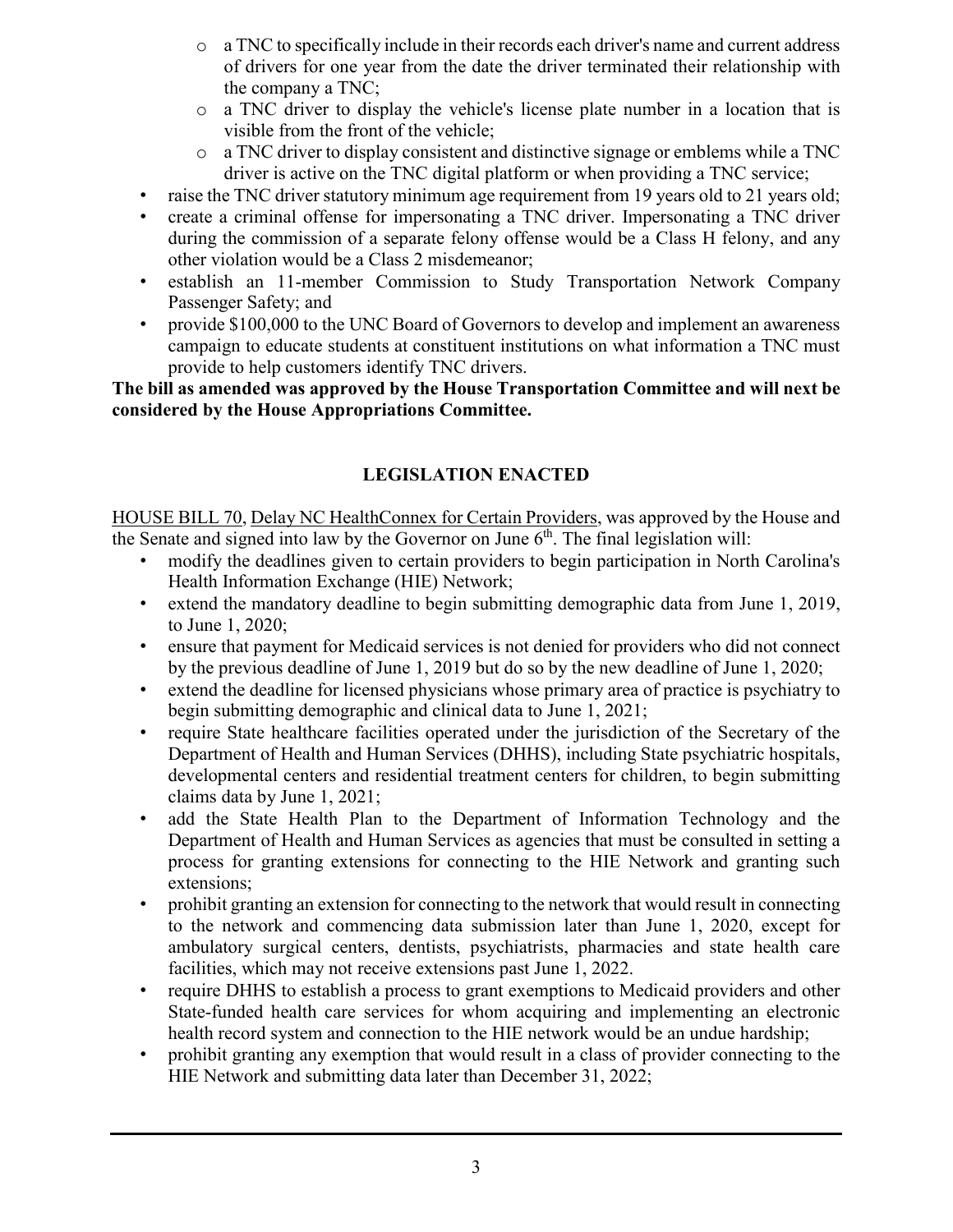- add that **ten specified categories of providers, including I/DD providers, who provide services to Medicaid and other State-funded health care program beneficiaries who receive Medicaid or other State funds are not required to connect to the HIE Network or submit data, but may do so voluntarily;**
- make all data submitted to or through the HIE Network containing protected health information or personally identifying information that is in the possession of a State agency confidential and not a public record; and
- remove proposed increases in the membership of the North Carolina Health Information Exchange Advisory Board.

### **Effective: June 6, 2019.**

HOUSE BILL 388, Immunizing Pharmacists, was approved by both the House and the Senate and signed into law by the Governor on June  $3<sup>rd</sup>$ . The final legislation will:

- add vaccines and immunizations that an immunizing pharmacist can administer to those 18 years and older, including Serogroup B meningococcal vaccines, Human papillomavirus vaccine, and Hepatitis A vaccine;
- reduce the age of those to whom immunizing pharmacists can administer the influenza vaccine from 14 years old to 10 years old;
- allow immunizing pharmacists to administer an influenza vaccine to those at least 6 years old if prescribed by a provider following a physical exam; and
- require a group of specified stakeholders to develop a standard screening questionnaire and safety procedures for written protocols for Human papillomavirus vaccine and Hepatitis A vaccine immunizations given by immunizing pharmacists.

#### **Effective: The immunizing pharmacist provisions are effective October 1, 2019. The remaining provisions are effective June 3, 2019.**

HOUSE BILL 646, ID Approval/Flex Muni One-Stop. This legislation will:

- clarify the approval process for student and employee identification cards for voting purposes to require the submission documentation satisfactory to the State Board that specified criteria been met and will not knowingly be violated with regard to student/employee identification cards issued during the approval period, including that (1) the photograph obtained (i) is a frontal image that includes the student's/employee's face and (ii) represents a clear, accurate likeness of the student/employee to whom the identification card is issued. If the photograph is one not produced by the university or college or its agents or the state or local government entity or charter school, it must certify in detail the process used to ensure the photograph is that of the student/employee to whom the identification card is issued and shall certify that the process is designed to confirm the identity of the student to whom the identification card is issued; and (2) access to the equipment for producing the identification cards is restricted through security measures;
- provide an additional window for approval of student and employee identification cards for the 2020 elections;
- require the State Board to publish sample student identification cards for each participating university and college;
- provide that an approved student identification card or employee identification card without a printed expiration date is eligible for use in any election held before January 1, 2021; and
- provide flexibility in the number of hours of early one-stop voting in odd-numbered year elections to allow county boards of elections by unanimous vote of all its members to propose a Plan for Implementation providing for sites in that county for absentee ballots to be applied for and cast in elections conducted in odd-numbered years. The proposed Plan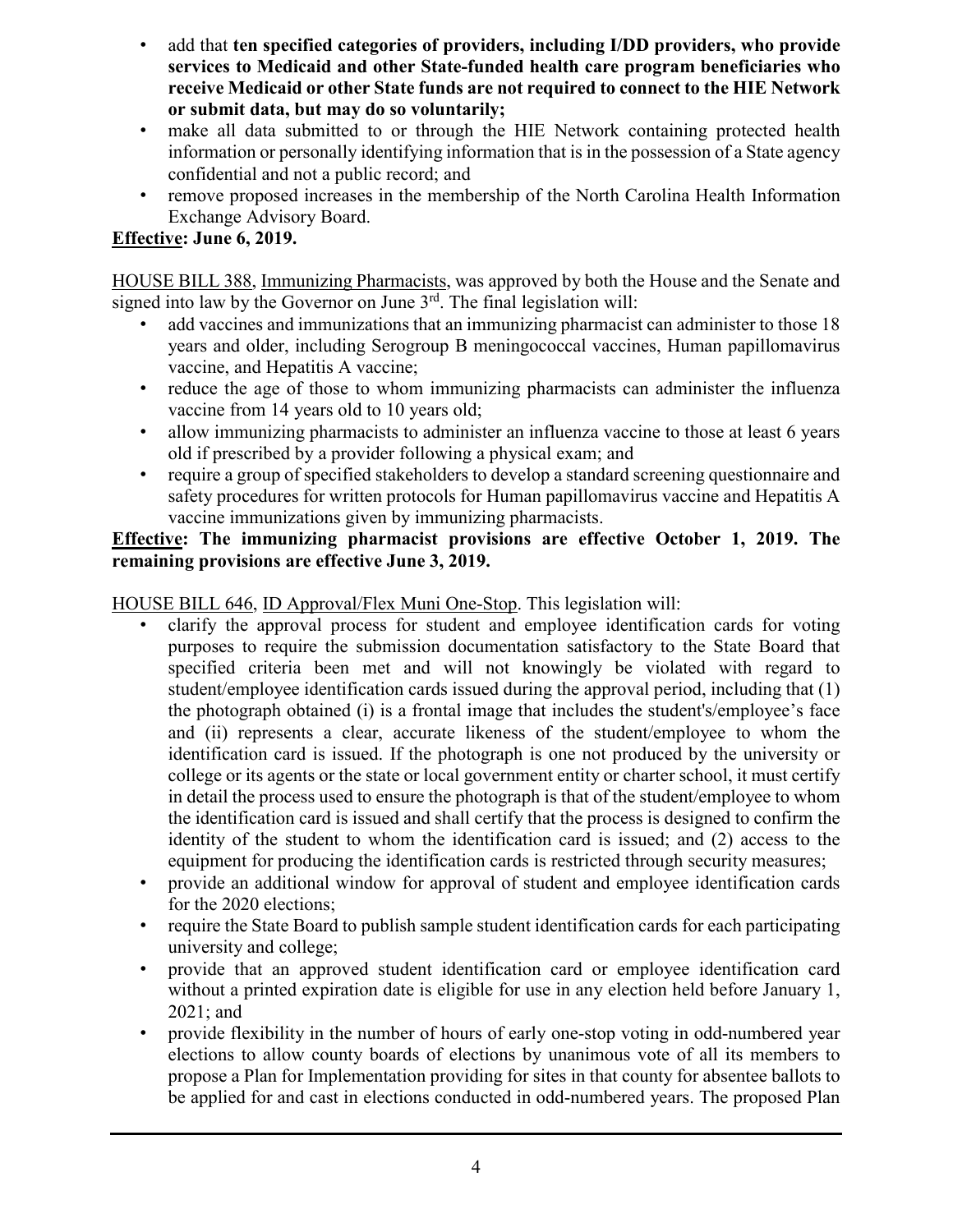for Implementation must specify the hours of operation for the county board of elections for an election conducted in that county for that odd-numbered year. **Effective: June 3, 2019.**

#### **SENATE BUDGET**

Perhaps the most important part of the Senate's Health and Human Services budget was what was left out. As expected, Medicaid expansion was not included in the budget, just as in the House budget, setting up a possible showdown with Governor Cooper.

Another issue that made lots of news and took many by surprise was the Senate's inclusion of \$250 million to move the headquarters of the Department of Health and Human Services from the Dorothea Dix campus in Raleigh to Granville County. Apparently neither the Governor's office, who oversees DHHS as the head of the Executive Branch, not the Department itself knew that this provision would be in the Senate budget proposal.

Tensions between UNC and Vidant Health spilled over into the Senate budget as well. The disagreement stems from Vidant's move to strip the UNC Board of Governors of the right to appoint trustees for Vidant Medical Center, which serves as the teaching hospital for ECU's Brody School of Medicine. The Senate stepped in and inserted language in the budget that would treat Vidant Medical Center like any other private hospital under the state's Medicaid plan, cutting \$35 million in Medicaid reimbursement from the facility.

Other health provisions in the Senate budget include:

- Elimination of certificate of need for ambulatory surgery facilities, operating rooms, kidney treatment centers, intermediate care facilities, psychiatric hospitals and other mental health facilities.
- \$1.8 M in each year of the biennium in nonrecurring funds for temporary, short-term financial assistance to group homes for those eligible for Medicaid-covered personal care services prior to Jan. 1, 2013 but determined to be ineligible for PCS on or after Jan. 1, 2013 and who have continuously resided in a group home since Dec. 31, 2012.
- Increasing the Special Assistance Personal Needs Allowance for people in adult care homes from \$46 to \$58 a month.
- \$51.4M in cuts to MCOs' single stream funding, a method of paying for services for individuals who have a diagnosis of mental illness, a developmental disability, a substance abuse issue or a combination.
- \$70M in "flexible" administrative cuts to DHHS over two years.
- \$35.4M for 100 new school psychologists.
- \$10.9 million in 2019-2020 and \$21.7 million in 2020-2021 for 1,000 new innovations waiver slots for people with intellectual and developmental disabilities.
- \$4.9M in 2020-2021 for staffing and additional beds at the new Broughton Hospital.
- \$15M for substance abuse treatment programs.
- \$100,000 for naloxone, the opioid overdose reversal medication.
- \$4.5 million in non-recurring funds for the Rural Health Loan Assistance Repayment program to help recruit providers to rural areas.
- \$500,000 for a telehealth pilot project at Southeastern Regional Medical Center in Lumberton.
- Increased the amount allocated to local school districts for children with disabilities for the 2019-20 and 2020-21 fiscal years from \$4,442.34 per pupil to \$4,455.99.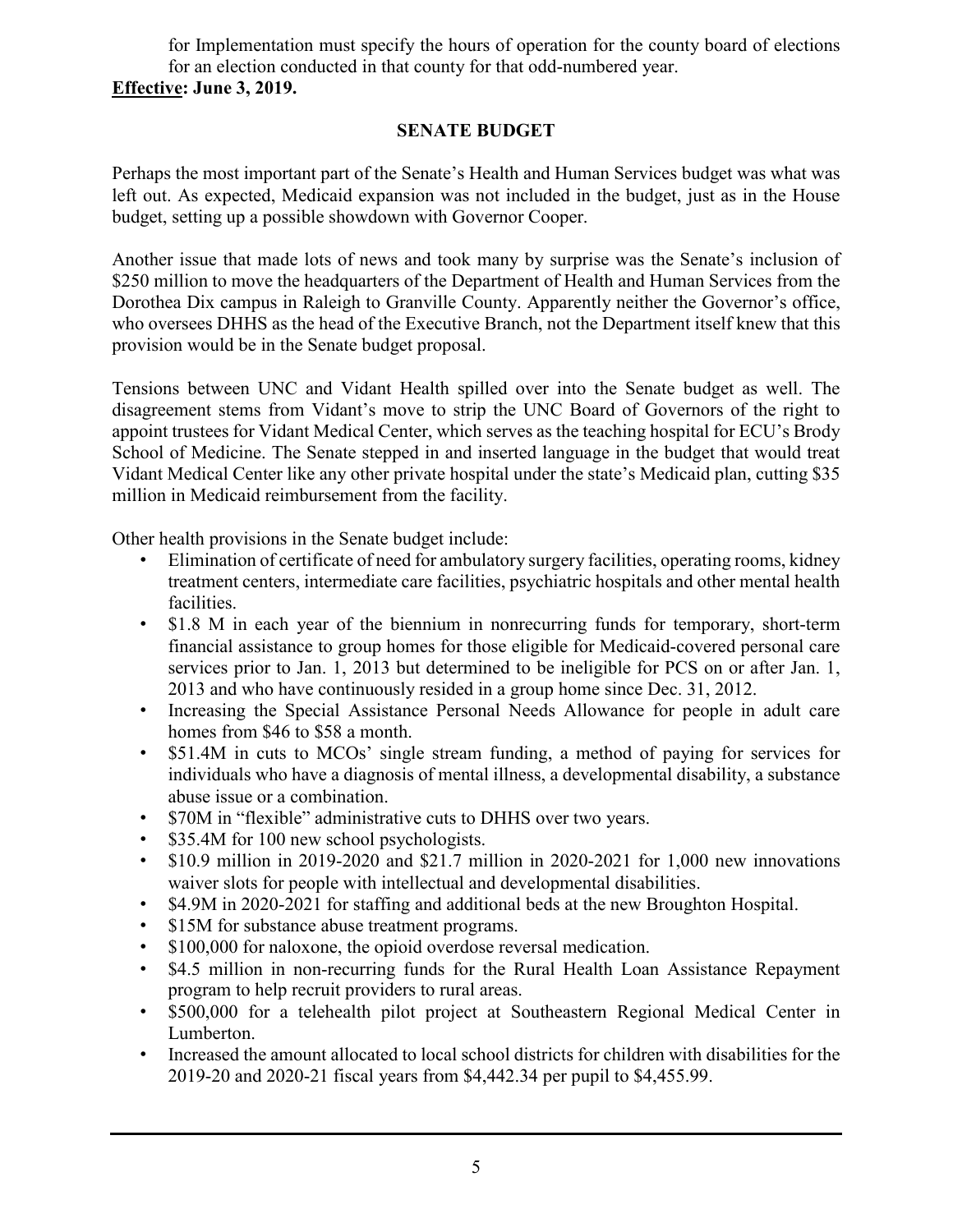HOUSE BILL 966, 2019 Appropriations Act. The House did not agree to the budget changes made by the Senate and a Conference Committee of House and Senate members was appointed to work out the differences between the two versions. The Conferees are:

House

[Rep. Linda P. Johnson \(Senior Chair\)](https://www.ncleg.gov/Members/Biography/H/292) [Rep. Donny Lambeth \(Senior Chair\)](https://www.ncleg.gov/Members/Biography/H/646) [Rep. Jason Saine \(Senior Chair\)](https://www.ncleg.gov/Members/Biography/H/632) [Rep. Dean Arp \(Chair\)](https://www.ncleg.gov/Members/Biography/H/640) [Rep. William D. Brisson \(Chair\)](https://www.ncleg.gov/Members/Biography/H/558) [Rep. Josh Dobson \(Chair\)](https://www.ncleg.gov/Members/Biography/H/681) [Rep. John Faircloth \(Chair\)](https://www.ncleg.gov/Members/Biography/H/603) [Rep. Chuck McGrady \(Chair\)](https://www.ncleg.gov/Members/Biography/H/605) [Rep. Jimmy Dixon](https://www.ncleg.gov/Members/Biography/H/613) [Rep. Kyle Hall](https://www.ncleg.gov/Members/Biography/H/704) [Rep. Pat McElraft](https://www.ncleg.gov/Members/Biography/H/570) [Rep. Larry C. Strickland](https://www.ncleg.gov/Members/Biography/H/727) [Rep. Jon Hardister](https://www.ncleg.gov/Members/Biography/H/645) [Rep. Kelly E. Hastings](https://www.ncleg.gov/Members/Biography/H/618) [Rep. Jeffrey Elmore](https://www.ncleg.gov/Members/Biography/H/643) [Rep. John A. Fraley](https://www.ncleg.gov/Members/Biography/H/686) [Rep. D. Craig Horn](https://www.ncleg.gov/Members/Biography/H/604) [Rep. Pat B. Hurley](https://www.ncleg.gov/Members/Biography/H/560) [Rep. John Sauls](https://www.ncleg.gov/Members/Biography/H/393) [Rep. George G. Cleveland](https://www.ncleg.gov/Members/Biography/H/476) [Rep. Dennis Riddell](https://www.ncleg.gov/Members/Biography/H/665) [Rep. Gregory F. Murphy, MD](https://www.ncleg.gov/Members/Biography/H/703) [Rep. Larry W. Potts](https://www.ncleg.gov/Members/Biography/H/724) [Rep. Donna McDowell White](https://www.ncleg.gov/Members/Biography/H/728) [Rep. Destin Hall](https://www.ncleg.gov/Members/Biography/H/719) [Rep. Brenden H. Jones](https://www.ncleg.gov/Members/Biography/H/723) [Rep. James L. Boles, Jr.](https://www.ncleg.gov/Members/Biography/H/581) [Rep. Ted Davis, Jr.](https://www.ncleg.gov/Members/Biography/H/637) [Rep. Allen McNeill](https://www.ncleg.gov/Members/Biography/H/635) [Rep. Rena W. Turner](https://www.ncleg.gov/Members/Biography/H/658) [Rep. Frank Iler](https://www.ncleg.gov/Members/Biography/H/598) [Rep. Michele D. Presnell](https://www.ncleg.gov/Members/Biography/H/670) [Rep. Phil Shepard](https://www.ncleg.gov/Members/Biography/H/628) [Rep. John A. Torbett](https://www.ncleg.gov/Members/Biography/H/606) [Rep. David R. Lewis](https://www.ncleg.gov/Members/Biography/H/389) [Rep. John R. Bell, IV](https://www.ncleg.gov/Members/Biography/H/661) [Rep. Julia C. Howard](https://www.ncleg.gov/Members/Biography/H/53) [Rep. Mitchell S. Setzer](https://www.ncleg.gov/Members/Biography/H/149) [Rep. John Szoka](https://www.ncleg.gov/Members/Biography/H/662) [Rep. Elmer Floyd](https://www.ncleg.gov/Members/Biography/H/583) [Rep. Charles Graham](https://www.ncleg.gov/Members/Biography/H/615)

Senate

[Sen. Harry Brown \(Chair\)](https://www.ncleg.gov/Members/Biography/S/139) [Sen. Kathy Harrington \(Chair\)](https://www.ncleg.gov/Members/Biography/S/283) [Sen. Brent Jackson \(Chair\)](https://www.ncleg.gov/Members/Biography/S/281) [Sen. Chuck Edwards](https://www.ncleg.gov/Members/Biography/S/397) [Sen. Rick Gunn](https://www.ncleg.gov/Members/Biography/S/276) [Sen. Andy Wells](https://www.ncleg.gov/Members/Biography/S/388) [Sen. Jim Davis](https://www.ncleg.gov/Members/Biography/S/357) [Sen. Tom McInnis](https://www.ncleg.gov/Members/Biography/S/389) [Sen. Deanna Ballard](https://www.ncleg.gov/Members/Biography/S/396) [Sen. Jerry W. Tillman](https://www.ncleg.gov/Members/Biography/S/99) [Sen. John M. Alexander, Jr.](https://www.ncleg.gov/Members/Biography/S/392) [Sen. Rick Horner](https://www.ncleg.gov/Members/Biography/S/400) [Sen. Dan Bishop](https://www.ncleg.gov/Members/Biography/S/398) [Sen. Joyce Krawiec](https://www.ncleg.gov/Members/Biography/S/384) [Sen. Danny Earl Britt, Jr.](https://www.ncleg.gov/Members/Biography/S/399) [Sen. Warren Daniel](https://www.ncleg.gov/Members/Biography/S/295) [Sen. Norman W. Sanderson](https://www.ncleg.gov/Members/Biography/S/375) [Sen. Ralph Hise](https://www.ncleg.gov/Members/Biography/S/298) [Sen. Paul Newton](https://www.ncleg.gov/Members/Biography/S/402) [Sen. Bill Rabon](https://www.ncleg.gov/Members/Biography/S/303)